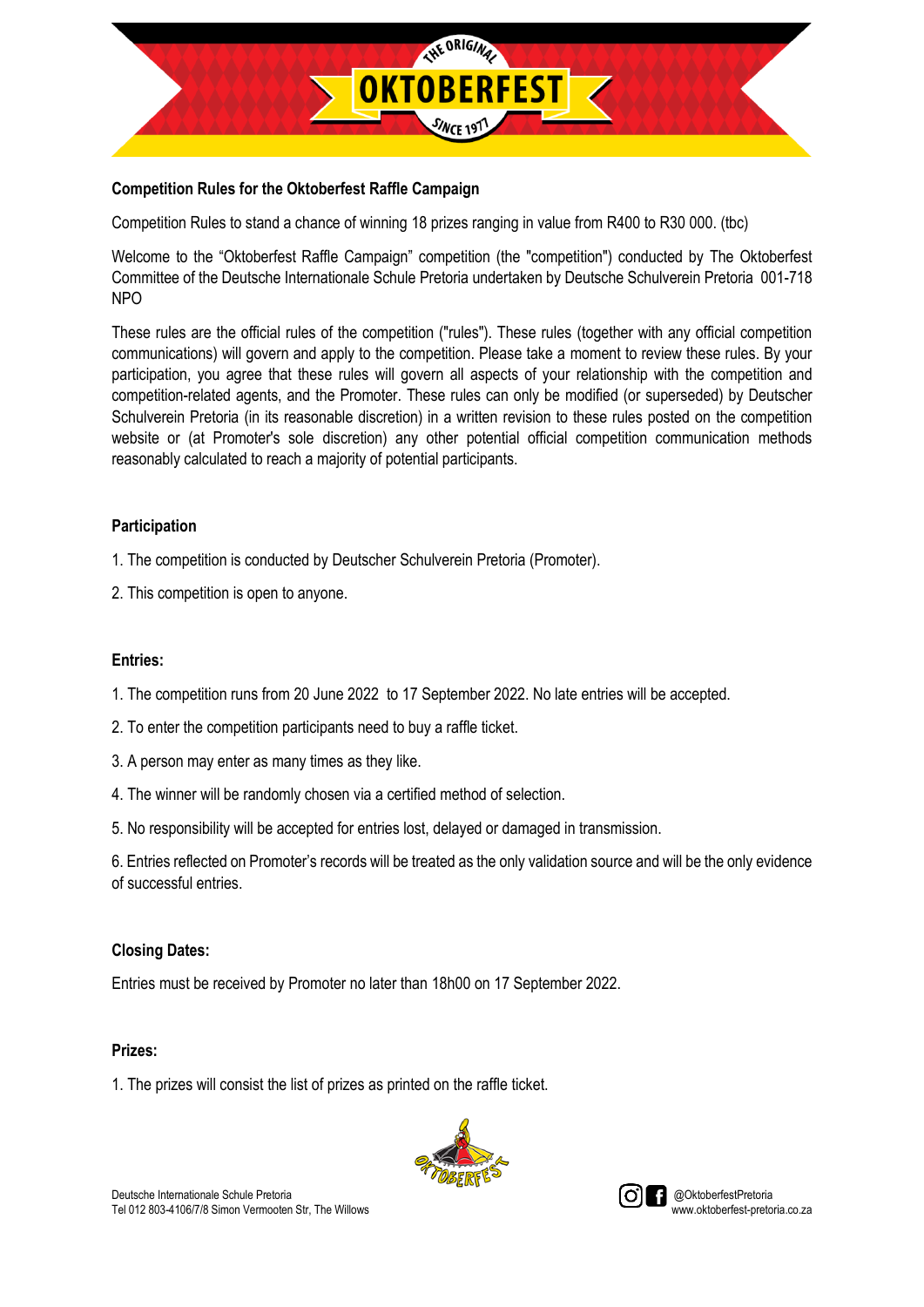2. The winners will be announced on 19 September 2022.

3. The prizes will be available for collection from the Deutsche Internationale Schule Pretoria reception between 7.30 and 14.00 from 19 September 2022 until 9 December 2022. If these prizes are not collected within the said period the winners forfeit their prize.

4. The prizes are not transferable and cannot be exchanged for cash.

5. In the event of the Promoter not being able to contact the finalists the Promoter reserves the right to draw again.

5. Promoter reserves the right to substitute a prize of equal or greater value if the original prize is unavailable.

6. Promoter is not responsible for any damaged prize items after signature of receipt.

7. The prize may be subject to additional terms and conditions that the prize winner must comply with.

## **Prize winner selection**

8. The prize winner will be the first entry drawn by lot or chance by the judges.

9. The prize winners will be notified by telephone and the prize winners' names will be published on the competition website [www.oktoberfest-pretoria.co.za](http://www.oktoberfest-pretoria.co.za/) and on [www.dspretoria.co.za](http://www.dspretoria.co.za/) within 7 calendar days of the prizes being drawn.

10. Prize winners may be requested to participate in publicity connected to this competition. The prize winners grant permission for the use of their names and photographs in any advertising and promotional material for this competition.

11. Participants and winner(s) absolve the Promoter, its affiliates, its advertising agencies, advisors, suppliers, nominated agents and dealers from liability from any and all claims howsoever arising, including from wilful misconduct or negligent acts or omissions on the part of any such person.

12. The Promoter reserves the right to alter or cancel the competition at its discretion, without recourse.

# **General rules**

13. The participant unconditionally and irrevocably indemnifies and holds harmless Promoter and its successors, employees, officers, suppliers, contractors, agents, consultants, directors and shareholders against all and any losses, claims, proceedings, actions, damages, (direct, consequential or otherwise),liability, demands, expenses, legal costs (on an attorney and own client basis), medical costs or other costs howsoever arising out of, based upon, or in connection with (directly or indirectly) the participants participation in the competition, to the maximum extent permitted by law.

14. If a participant contravenes these rules, the participant may, in Promoter's discretion, be disqualified from the competition.

15. The judge's decision is final and no correspondence will be entered into.

16. Income taxes relating to the prizes, if any, are the sole responsibility of the prize winners.

17. The laws of the Republic of South Africa govern this competition.

18. Promoter reserves the right to cancel or alter any aspect of the competition at any time at its sole discretion without liability.